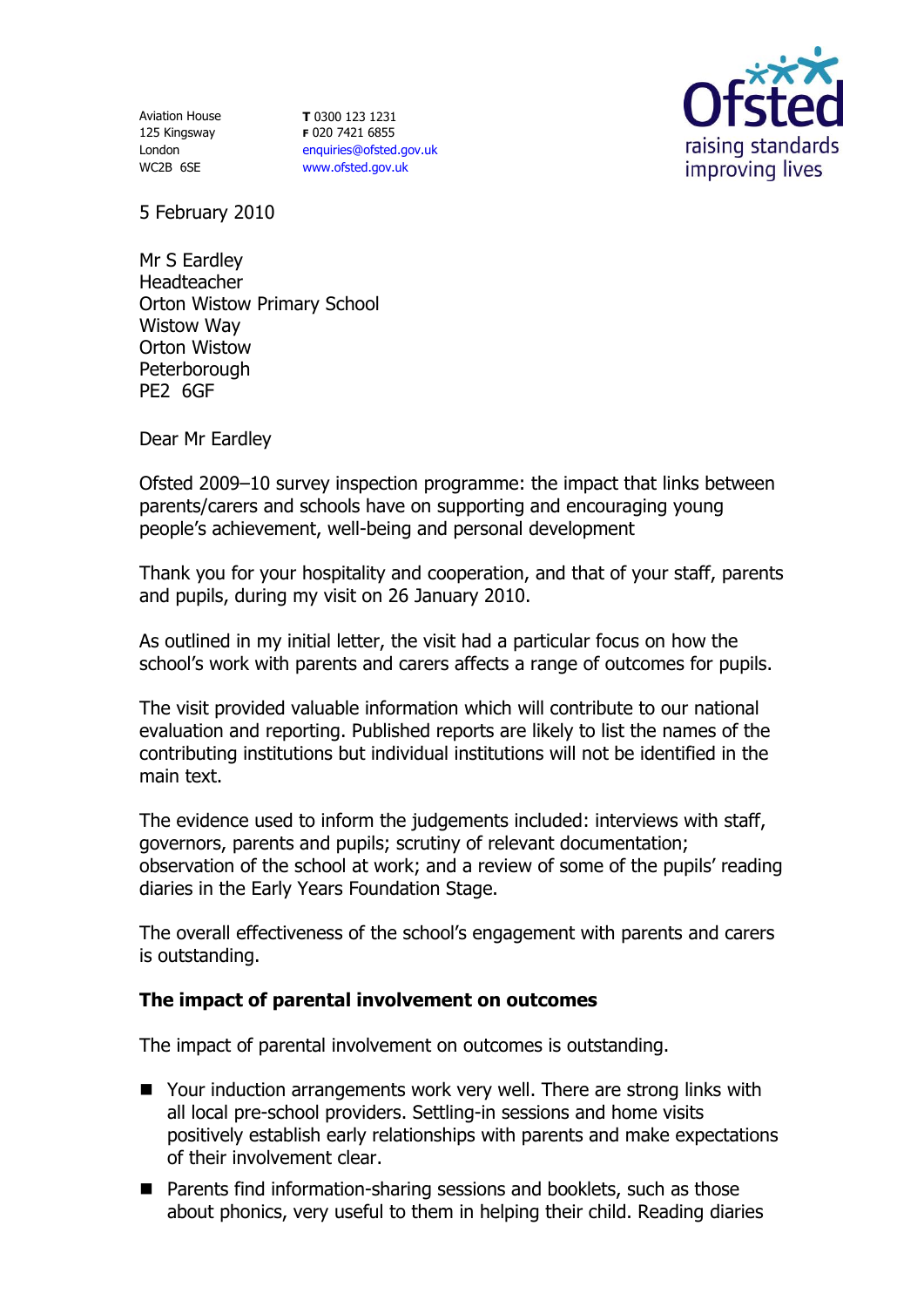encourage an effective two-way channel of communication between home and school.

- You work really hard to prepare pupils and their parents for a smooth transition between Reception and Year 1 and for Year 6 pupils to the next stage of their education. Consequently, changes in ethos are clear and pupils make the adjustments more readily, well supported by their parents and carers.
- The school considers parental involvement in specific sessions or projects well. Expectations of how parents are to be involved in these are usually made clear.
- Parents and carers know what their children are learning more generally through high-quality curriculum newsletters. They are mostly aware of their children's specific targets and the school continues to work to provide information on how they can help their child achieve them.
- Homework works best when it links closely to the curriculum and engages families. Key Stage 2 pupils enjoy working with parents or carers to produce something related to the current topic. This has a very positive influence on their enjoyment and enthusiasm for learning.
- Family Learning opportunities enhance parents' knowledge of how literacy and numeracy is taught in school. This is beneficial to their understanding and raises their confidence in helping their children.

## **The impact of the involvement of parents on the quality of provision**

The impact of the involvement of parents on the quality of provision is outstanding.

- Many parents are directly involved in the life of the school through governance, the Parents' Forum, the Parents' and Friends' Association and by being a regular or occasional parent volunteer. Parents have influenced a wide range of school and curriculum policies and have enhanced the curriculum in many positive ways.
- You regularly incorporate parents' ideas into the school, adapting the provision to the requirements of the current users. For example, extended school provision and extra-curricular activities are tailored to meet families' needs and preferences. These also provide many ways in which parents can be involved in particular sessions and projects with a high percentage of parents taking up these opportunities.
- **Parents are used extensively as a resource for teaching and learning. They** frequently share their skills and knowledge with groups of pupils.
- High-quality curriculum information sessions for parents and carers prepare them well to support their child's learning and you usually ensure that parents who are unable to attend still have access to the relevant information. However, the timing of the events is sometimes too late in the calendar to be of maximum benefit.
- Guides for parents are well written and used well by parents to enable them to help their children's learning at home. Parents have been key to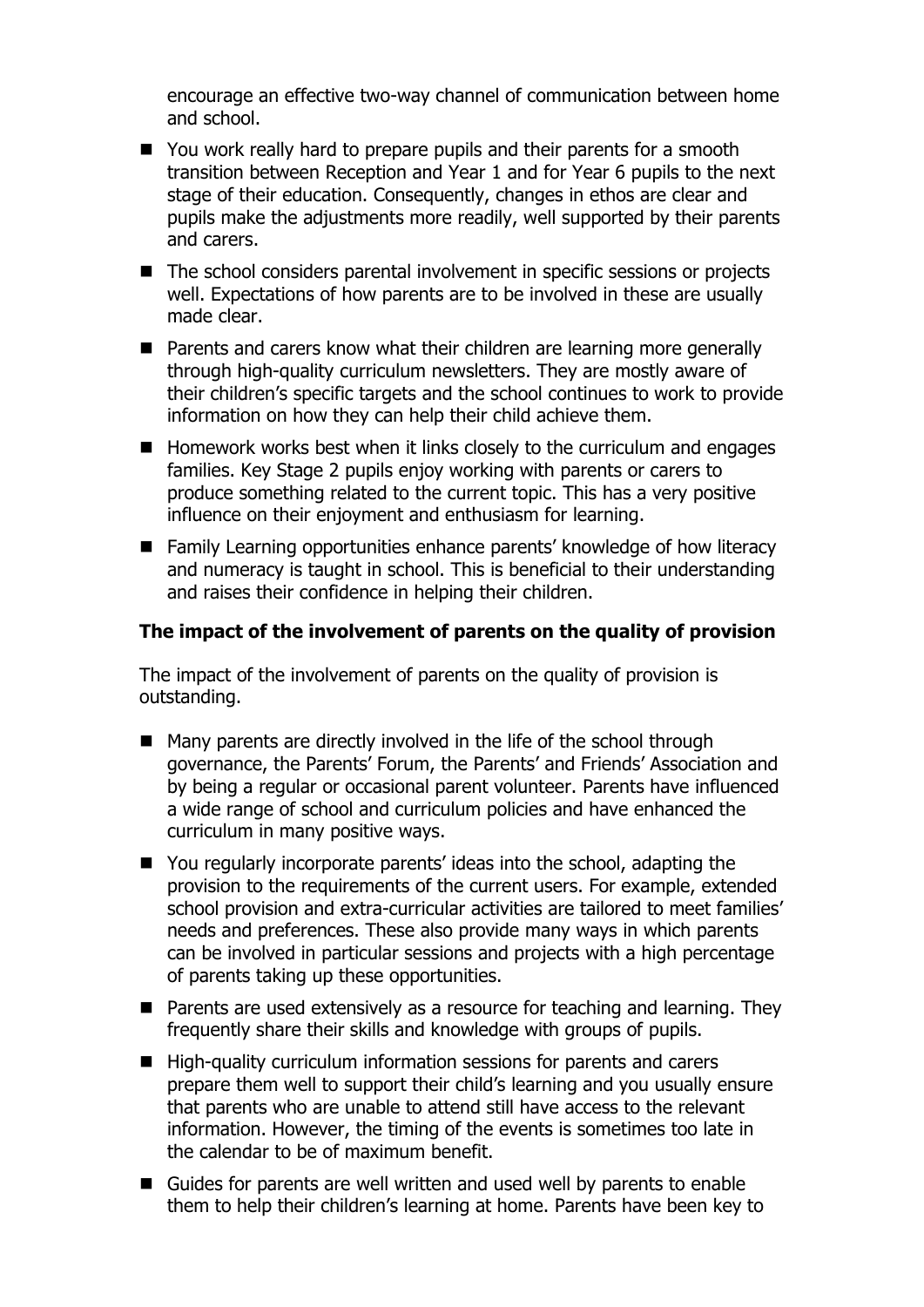changing the way that the school sets homework which they clearly regard as an extremely important aspect of school life.

- The school welcomes all family members to school lunches, class or honours award assemblies and special events. The take-up of these opportunities by parents, including non-resident parents, and grandparents is high and increasing.
- Parents and carers, including those of children in the Early Years Foundation Stage or with special educational needs and/or disabilities, are regularly informed about their children's progress. They are starting to be involved in the process of assessment and target-setting but the school recognises that it has more to do here.

## **The impact of the involvement of parents on inclusion**

The impact of the involvement of parents on inclusion is outstanding.

- All staff provide a very warm welcome and support to all families. This is especially appreciated by those families transferring their children to the school partway through their primary education and it ensures that time is not lost during the settling-in process.
- $\blacksquare$  The more visible presence of staff, including yourself, in the playground has improved relationships and communication, meaning that concerns can be dealt with more easily.
- You work exceptionally closely with the parents of children with medical, behavioural or special educational needs and/or disabilities, ensuring that their needs are thoroughly accounted for and that they make the best progress possible.
- You also work proactively with other external partners for the benefit of parents and children. You have developed sensitivity in knowing when to support swiftly and when not to intervene, but have developed a hard line in following up issues surrounding attendance and punctuality.

## **The impact of leadership and management on the involvement of parents**

The impact of leadership and management on the involvement of parents is outstanding.

- $\blacksquare$  The school consults with parents and carers regularly and takes their views very seriously, taking action where appropriate. Every event is followed by a parental evaluation and you improve the provision for parents based on their feedback.
- You successfully engender a sense of school community. Events such as 'Ground force day', which involve team effort, make a difference and reflect parental commitment. This has a positive impact, with pupils and their families really feeling that they belong to the school.
- The parents' forum fulfils an extremely useful function, enabling parents and carers to be actively involved in shaping school and curriculum policy.